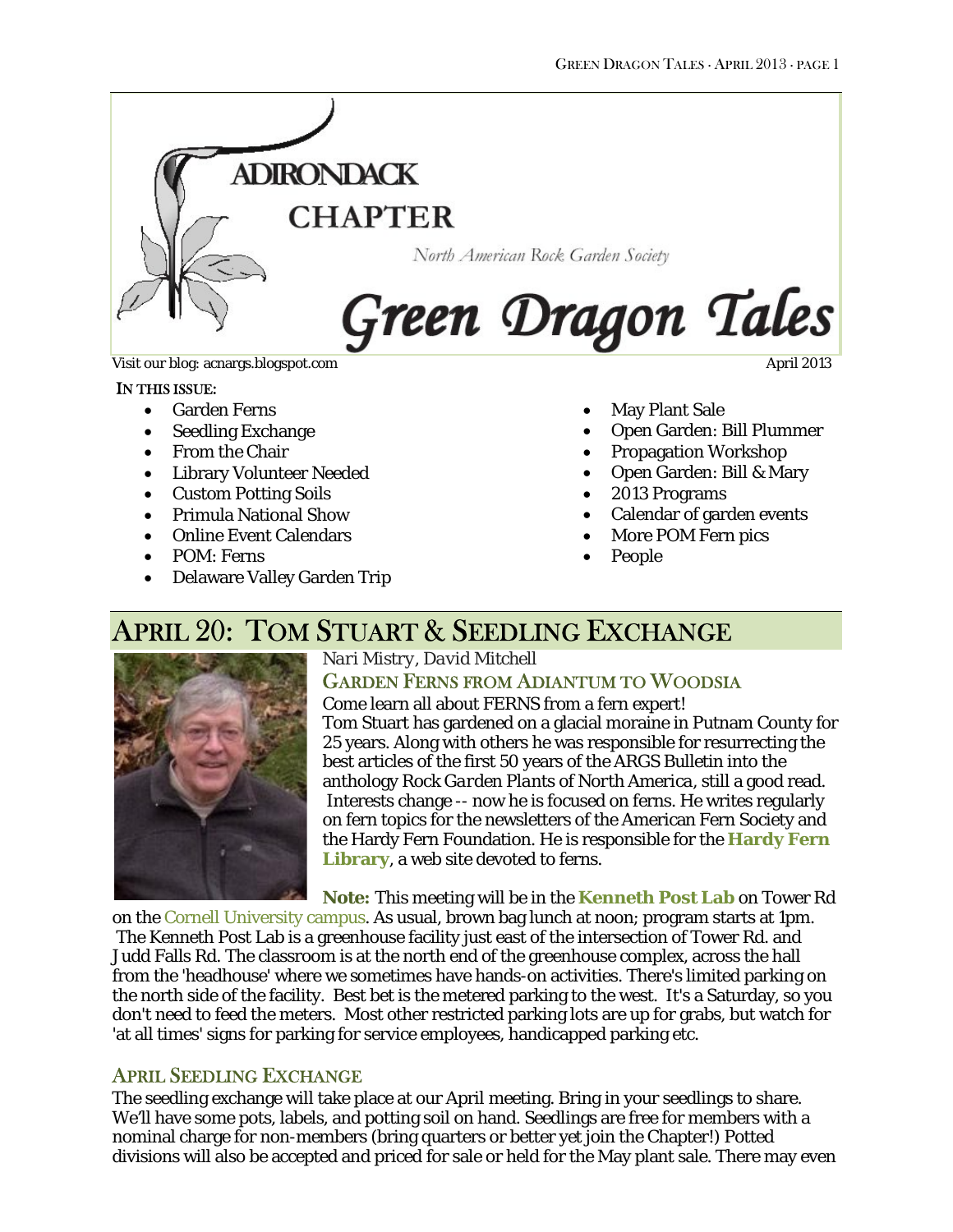be a bidding table if we get something special! With so many options, we'll attempt to do this in an organized fashion with everyone's cooperation, please.

We're hoping the seedlings will find good homes and that some will show up on our tables at the May and August plant sales once they get to good size. The seedling exchange is a great way to learn about what plants are easy to grow from seed and to learn from others' experiences in growing them on.

# FROM THE CHAIR

### *Carol Eichler*

As I write this article on the first day of spring (and from Iowa City, Iowa) the weather is setting records. Unlike last year when we also set records, but for high temperatures, this year is just the



Photo by Nari Mistry

opposite. With wind chill I woke up to -1° F (at least we didn't get snow – it was too cold). Brrr!

Despite what the calendar says, the weather is playing its fickle tricks on us at the very time when we gardeners are aching to see a sign, any sign, that the growing season will soon be upon us.

Thank goodness for ACNARGS where we've been talking plants and gardens and seed starting and the like since our February

meeting. Our April program promises to bring us more visions of green – it doesn't get much greener than ferns – about which you can read the details in this newsletter.

Our April 20th meeting promises to be action-packed to include our annual seedling giveaway for members and ferns as our plant-of-the-month sale.

Other Chapter activities coming soon include an overnight trip to public and private gardens in the Philly/Delaware Valley area on April 26-28 about which you received a special email, our big plant sale/fundraiser on May 18th, a propagation workshop tentatively scheduled for June 8th, and a day trip (date yet to be determined) to gardens in and around Cazenovia . We're also planning a visit to Mary Stauble and Bill Stark's gardens following the June 8th workshop, timed to catch blooming *Primula japonica* and to view their latest gardening projects.

With all this ahead, you can see there is much to look forward to – besides the growing season and the plans we have for our gardens this year. The Chapter's activities are meant to help us all become better gardeners.

See you on April 20<sup>th</sup>!

Cheers, Carol

# NEW ACNARGS POSITION IN SEARCH OF A VOLUNTEER

### *Carol Eichler*

The ACNARGS library is growing and that means we are looking for a volunteer to help us with the sign-out and check-in process. We currently have a simple system in place but with a volunteer in charge we have hopes for improving this process. Another aspect of this "job" would be to look at what books we should cull and what books we might add to the library. If this position sounds like something you'd enjoy, contact Carol [\(carolithaca@gmail.com](mailto:carolithaca@gmail.com) or 269- 7070).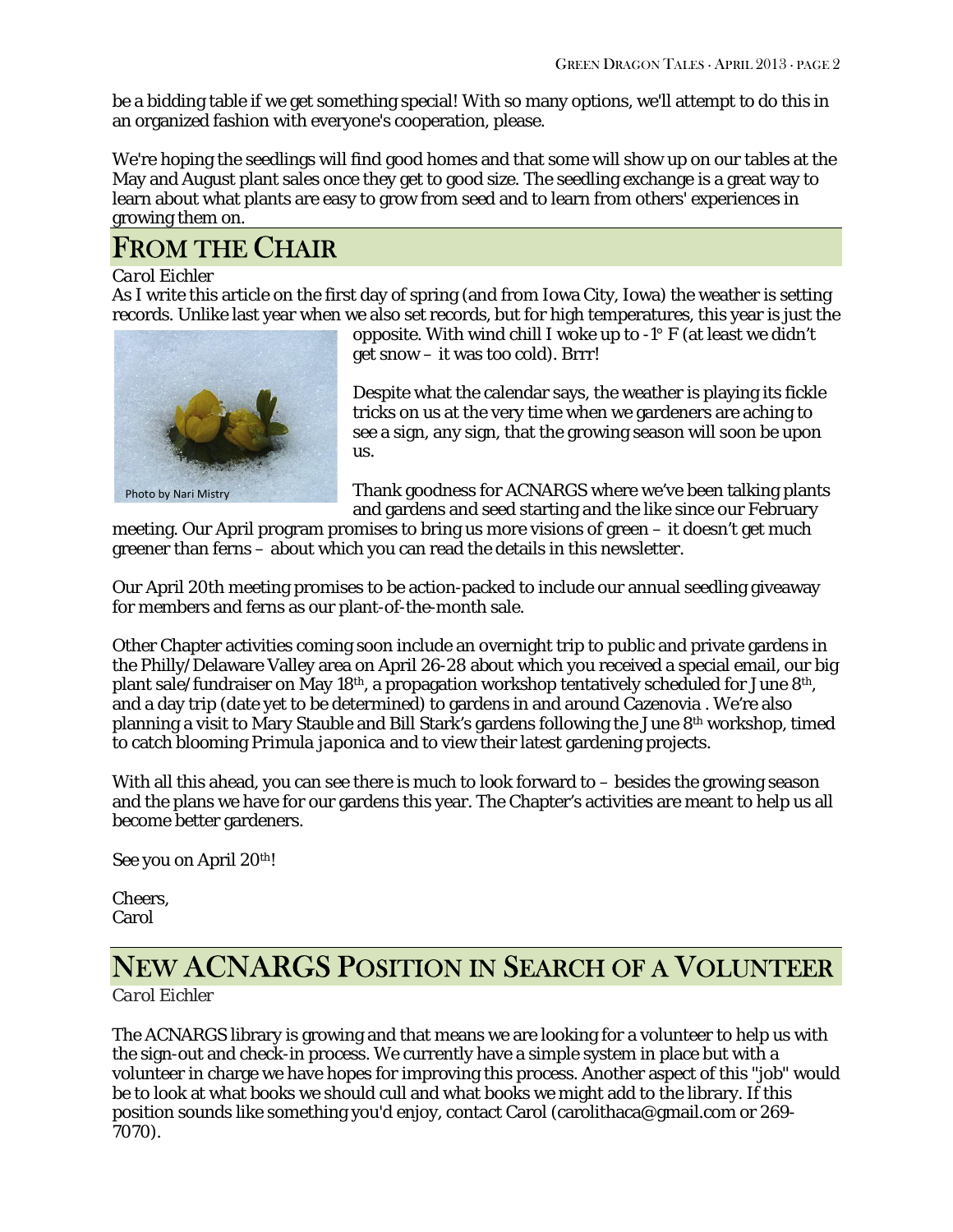# POTTING SOILS & OPEN HOUSE AT GREENTREE

### *Holly McIntyre*

Last month, John Gaunt of **[GreenTree Garden Supply](http://www.greentreegardensupply.com/)** spoke to us about various soil amendments to include in our custom potting mixes. GreenTree Garden Supply is excited to announce that we're launching a line of potting soils made right here at our facility at 606 Elmira Road in Ithaca.

We've focused on using environmentally sustainable, high-quality materials, which we've purchased locally where possible. We're offering a range of soils for any gardener -- from GreenTree Seed Starter to GreenTree Pro, our high-porosity professional mix. Our nutrient-rich GreenTree Blends are appropriate for indoor and outdoor container gardening. We also offer made-to-order soil mixes, and we can provide any mix in bulk quantities.

Stop by to check out our soils, meet the soil scientist, and take home a sample at our open house from 10 a.m. to 6 p.m. Friday and Saturday, April 5-6.

But it's not all soils at GreenTree. We also sell the best in hydroponic gardening setups and grow lighting, plus nutrients, containers, irrigation and more. **[Check us out for your spring](http://www.greentreegardensupply.com/)  [gardening](http://www.greentreegardensupply.com/)**!

# PRIMULA PARADISE

*Amy Olmsted, APS Director*

The New England chapter of the American Primrose Society is hosting the next National show at Tower Hill Botanic Gardens in Boylston, Massachusetts the first weekend in May. We think many of your members would be interested in attending as this show is always a great educational and inspiring look at our favorite genus! (*Primula auricula* was our plant of the month in March.)

There will be vendors selling lots of Primula as well as companion plants, talks by experts, a judged show of beautiful plants. The Seven States Daffodil Society will also be holding their yearly show at the same time, so you get 2 shows for 1 entry! More information **[here](http://www.americanprimrosesociety.org/images/stories/PDF/2013%20show%20events.pdf)**.

# CALENDARS AT YOUR FINGERTIPS

*Kathy Purdy*

A Google calendar widget has recently been added to the **[ACNARGS blog sidebar](http://acnargs.blogspot.com/)**. It is a handy way to quickly identify upcoming ACNARGS events. Furthermore, if you use Google calendar to track your other appointments and birthdays, you can incorporate the ACNARGS calendar into your app with the click of a button. There is a similar calendar at **[my website](http://www.coldclimategardening.com/)** for Upstate NY Gardening Events. And for a really comprehensive listing of events, hop on over to the **[Upstate Gardeners' Journal website](http://upstategardenersjournal.com/calendar/)**.

Spring is a movement, a mighty surging upward. It isn't coaxed from above, but moved from below. The growing things break upward through the crust of chill earth the way a man gets out of bed on a zero morning — gradually, reluctantly, cover by cover, a toe at a time; not because som one has waked him, but because he has accumulated the necessary refreshment of sleep and is ready to go forth and do the day's work.

That day's work may not be anything very strenuous, and yet it has a purpose. The earliest flowers in the garden are usually small flowers — as if Nature herself were putting out a toe at a time — snowdrops, crocus, and scillas. If these can stand it, then she comes out flat-footed on the cold floor of the earth with hyacinths, narcissus, tulips, and iris pumila. Once up, she shivers into a kimono of leafing trees, washes her face with April rains, does up her hair into delightful flowering shrubs, and sallies forth — the vain old thing! — in a gorgeous creation of peonies and German iris and lush green grass. ~Richardson Wright, Truly Rural, 1922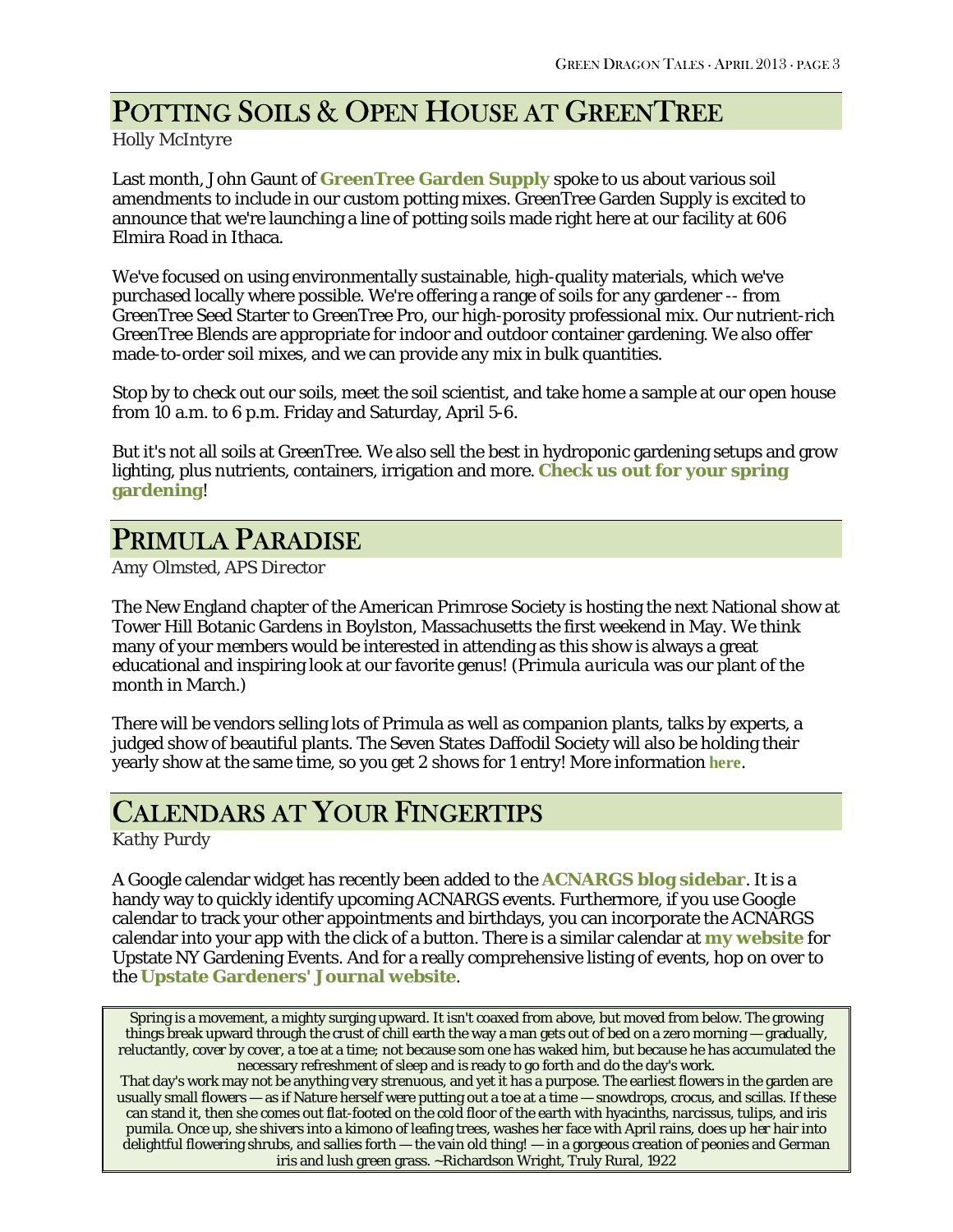# PLANT OF THE MONTH: FERNS

### *John Gilrein*

Our April Plant of the Month is ferns from **[Fancy Fronds](http://fancyfronds.com/)**, in Gold Bar, Washington. Our fern selections will perform best in woodland conditions (except where noted), that is, in well drained soiled amended with organic matter in partial shade. They should be tolerant of the soil pH in most of our area, with Hart's tongue ferns preferring some alkalinity. Cultivation is easy: mulch after planting, ensure ferns do not dry out too much in the first year after planting, and last year's fronds may be cut off in the spring if the grower prefers a more manicured effect. Try to avoid planting in heavy, dense shade, sites with competition from tree roots, or in hot or dry exposures.

With ferns, "evergreen" should be understood to mean the fronds will stay green into the winter, though in our climate the stipes (stems) may weaken to the point the fronds will lie on the ground.

The *Asplenium trichomanes* would be the best fern below for planting in a trough, out of our



selection. In general, fertilizer applications of compost, minimal/dilute chemical fertilizer, should be used--or none at all.

*Asplenium trichomanes* (pictured at left) is a local fern found growing near rocks and cliffs in lime rich areas; one reference reports that *A. trichomanes ssp. trichomanes* is found in acidic substrates. Commercially available Hart's tongue ferns are cultivars of European ferns, reputedly much easier to cultivate than the naturally rare American Hart's tongue ferns. *Osmunda regalis* is interesting, as this fern has a huge native range, including Europe, N. America, and S. America, including tropical areas.

After a few years, ferns can be multiplied by division: the rhizome of long-running or short running ferns can be cut, then divisions dug up and replanted. This is easy if separate crowns or growing points are visible.

More fern photos at the end of this newsletter. Also visit the **[Fancy Fronds](http://fancyfronds.com/)** website for more photos and

information.

WEBSITES FOR MORE INFORMATION BBG on cultivation: **[http://www.bbg.org/gardening/article/how\\_to\\_grow\\_ferns](http://www.bbg.org/gardening/article/how_to_grow_ferns)**

Glossary of fern related terms: **http://www.fancyfronds.com/glossary.cfm**

Fern basics from American Fern Society: **<http://amerfernsoc.org/lernfrnl.html>**

BOOKS ON FERNS: **Encyclopedia of Garden Ferns** Sue Olson

**Ferns for America Gardens** John T. Mickel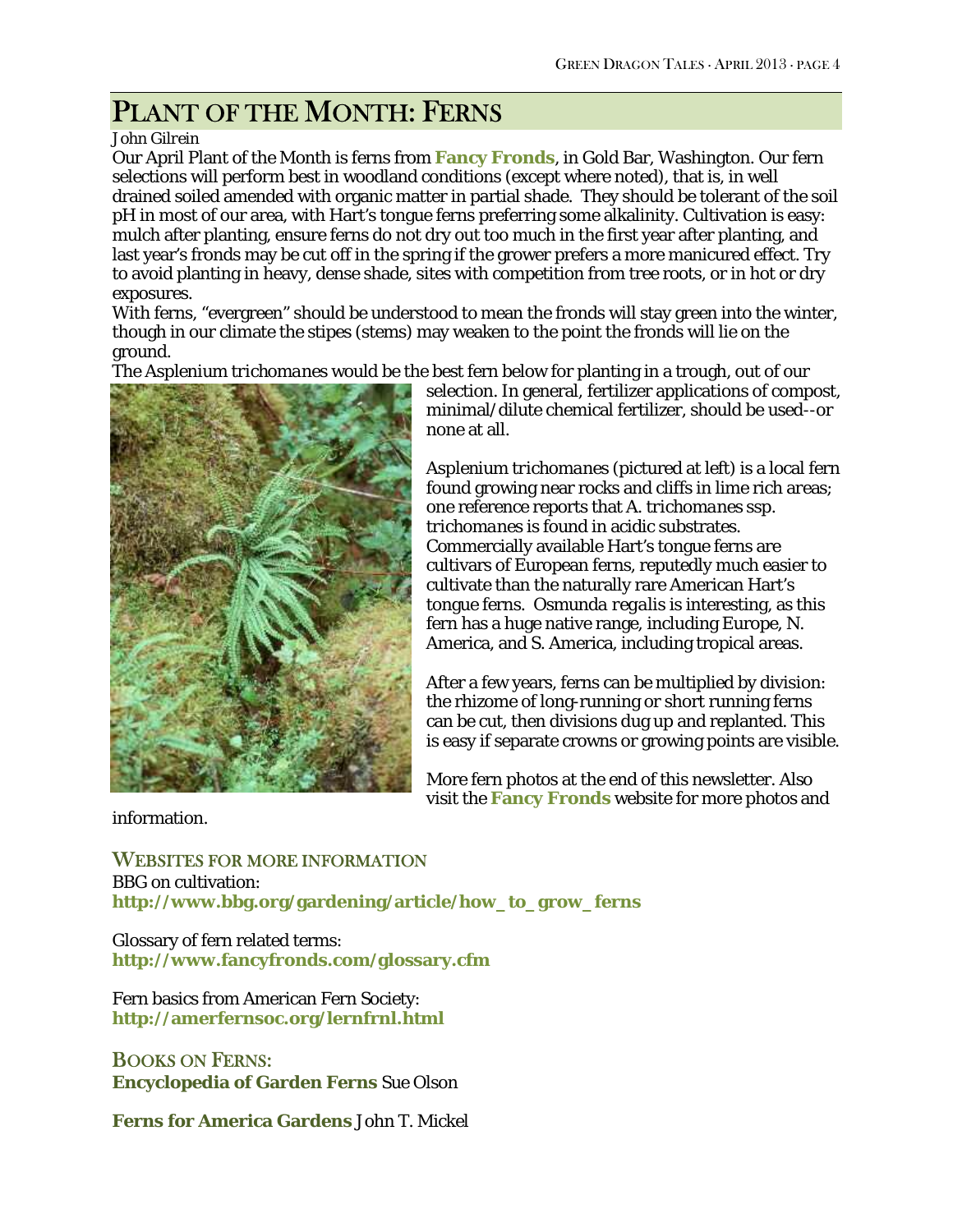### **Peterson Field Guide to Ferns: Northeastern and Central North America** B. Cobb, C. Lowe, and E. Farnsworth

Reference: **Ferns for American Gardens**, John T. Mickel, 2003, Timber Press.

| <b>NAME</b>                 | <b>HEIGHT</b>    | EG/SEG/DEC      | <b>SPECIAL NOTES</b>      | <b>HARDINESS</b>        |
|-----------------------------|------------------|-----------------|---------------------------|-------------------------|
|                             |                  |                 | origin                    | <b>ZONE</b>             |
|                             |                  |                 |                           | (hardy to               |
|                             | $6 - 12"$        |                 |                           | zone)<br>$\overline{5}$ |
| Adiantum venustum           |                  | <b>SEG</b>      | Colonizing                |                         |
| Himalayan maidenhair        | short            |                 | China/Himalayas           |                         |
| Asplenium trichomanes       | $6 - 12"$        | $\overline{EG}$ | Good drainage             | $\overline{2}$          |
| ssp. trichomanes            | short            |                 | <b>NW US</b>              |                         |
| Maidenhair spleenwort       |                  |                 |                           |                         |
| Asplenium scolopedrium      | short to         | EG              | <b>Alkaline</b>           | $\overline{5}$          |
| Hart's tongue cultivars     | medium           |                 | Good drainage             |                         |
| 'Cristatum types'           | $12 - 20"$       |                 | <b>Europe</b>             |                         |
| 'Undulatum'                 | $6 - 12"$        |                 |                           |                         |
| Athyrium filix-femina       | $6 - 12"$        | <b>DEC</b>      |                           | $\overline{\mathbf{4}}$ |
| 'Frizellae'                 | short            |                 | <b>Ireland</b>            |                         |
| <b>Tatting fern</b>         |                  |                 |                           |                         |
| Dryopteris affinis 'Crispa  | $5 - 8"$         | <b>SEG</b>      | OK with $\frac{1}{2}$ day | $\overline{\mathbf{4}}$ |
| Gracilis'                   | short            |                 | sun                       |                         |
| Golden scale male fern      |                  |                 | <b>UK</b>                 |                         |
| cultivar                    |                  |                 |                           |                         |
| Dryopteris crassirhizoma    | $3-4'$           | $\overline{EG}$ |                           | $5\phantom{.0}$         |
| Thick stemmed wood fern     | tall             |                 | E Asia                    |                         |
| Dryopteris tokyoensis       | $2-4'$           | <b>SEG/DEC</b>  |                           | $\overline{5}$          |
| Sword leaved wood fern      | med-tall         |                 | E Asia                    |                         |
| Osmunda regalis v. r.       | $\overline{3-6}$ | <b>DEC</b>      | Moist to wet              | $\overline{3}$          |
| purpurascens                | very tall        |                 | Sun OK if wet             |                         |
| Purple stemmed royal fern   |                  |                 | <b>Europe</b>             |                         |
| Polystichum                 | $\overline{2}$   | EG              |                           | $\overline{5}$          |
| polyblepharum               | medium           |                 | Japan & Korea             |                         |
| Tassel fern                 |                  |                 |                           |                         |
| Dryopteris complexa (4")    | $3 - 5'$         | <b>SEG</b>      | England                   | $\overline{5}$          |
| 'Stableri'                  | tall             |                 |                           |                         |
| Dryopteris filx-mas<br>(4") | $\overline{3-4}$ | <b>SEG</b>      | England                   | $\overline{5}$          |
| 'Barnesii'(4")              | tall             |                 |                           |                         |
|                             |                  |                 |                           |                         |
| (4")<br>Dryopteris filx-mas | $6-12"$          | <b>SEG</b>      | England                   | $\overline{\mathbf{4}}$ |
| "Fluctuosa Cristata'        | short            |                 |                           |                         |
| Dryopteris lepidopoda (4")  | $\overline{2}$   | EG              | E Asia                    | $6\phantom{1}$          |
|                             | medium           |                 |                           |                         |

\*EG = evergreen, SEG= semievergreen, DEC=deciduous

Please note that semievergreen and evergreen ferns may take a beating in a cold, snowy climate. The fronds may still be green during the winter, but they will not likely retain their form after being frozen and snow covered. The last 4 ferns in the table will be smaller plants than the others.

Plant of the Month is a member benefit, partially subsidized by your dues, to provide additional encouragement to attend meetings and expand the horizons of our members. The goal is to coordinate the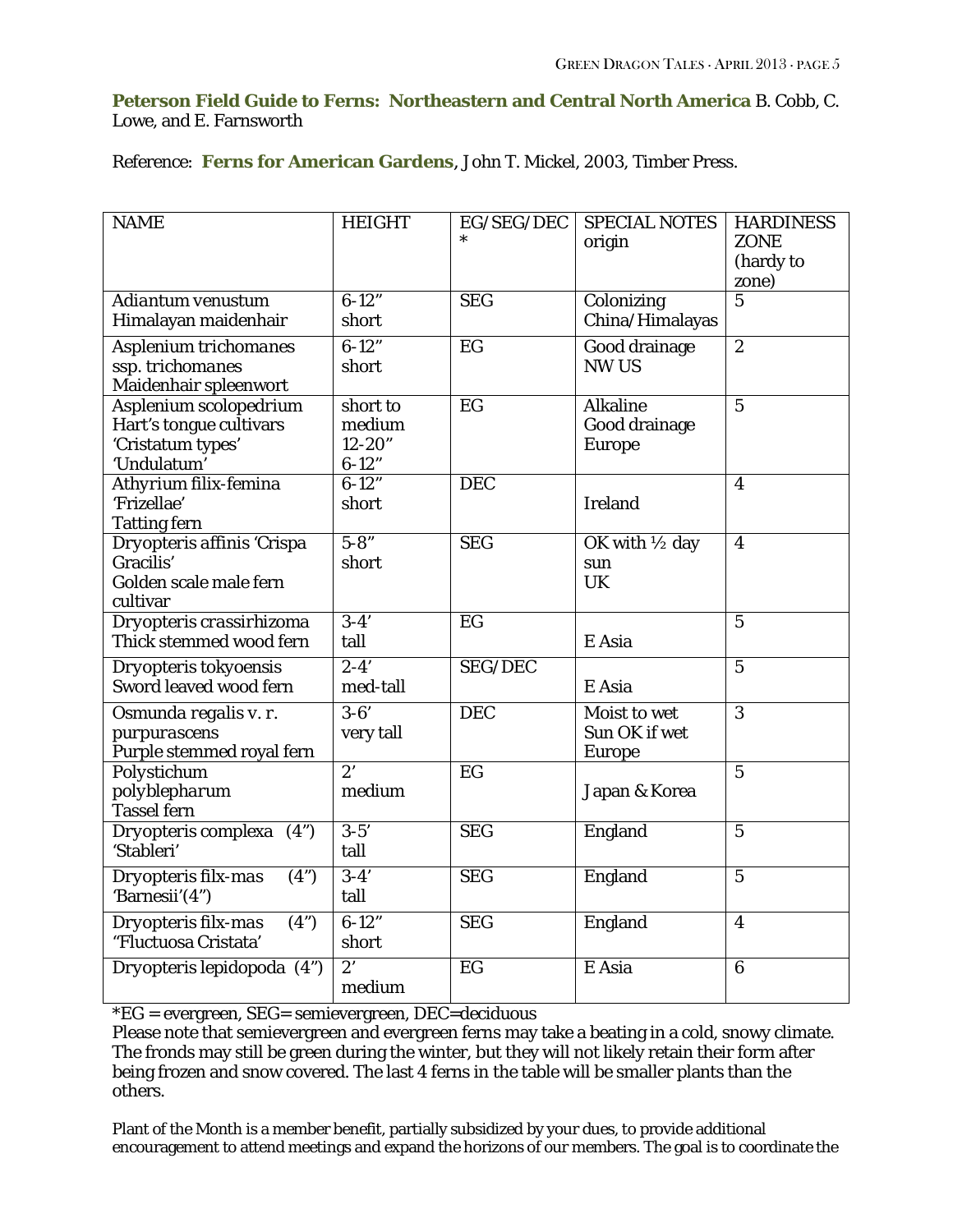plant of the month to the meeting topic, though sometimes that is not possible. Please send suggestions for Plant of the Month to John Gilrein.

## DELAWARE VALLEY, HERE WE COME!

*Carol Eichler*

Please consider participating in an ACNARGS-sponsored trip to the Delaware Valley to visit both public and private gardens April 26, 27, and 28. Rock gardens should be in their prime and we can expect to see many bulbs, perennial flowers, shrubs, and trees in bloom at a time when our gardens are just breaking dormancy.

There are 2 trip options: a 3-day/2 night trip starting bright and early on Friday or join in later on Saturday for the 2-day/1 night option. We hope to carpool so please respond to Carol Eichler (**[carolithaca@gmail.com](mailto:carolithaca@gmail.com)**) **no later than April 20th** (earlier is even better!) if you plan to go. She will need to know whether you plan to drive and are willing to take an extra passenger or 2, or if you will need a ride.

We may meet at a central place in Ithaca where we can park unneeded cars for several days or simply make individual arrangements for assembling each carload - we'll have to wait and see what makes most sense since we may be departing from very different points of origin.

Travelers will also need to make their own motel arrangements with the contact information provided (see itinerary). This motel is modest, reasonably priced, and has been recommended by Mt. Cuba for those reasons (some area motels are quite pricey). Don't delay in making your reservation! Want to share a room? Contact Carol as soon as possible to link up with another traveler. She is coordinating drivers and riders, and serving as contact to garden hosts at the other end. We recently sent out the itinerary and garden descriptions. Further questions, contact Carol (**[carolithaca@gmail.com](mailto:carolithaca@gmail.com)** or 607-269-7070).

This trip is open only to ACNARGS members. (A good reason to join if you're not a member and want to go!)

# WANTED: YOUR PLANTS ->MAY PLANT SALE

*David Mitchell*

Pot up your divisions now for the May plant sale. Please use **only soilless potting mix** and remember to **label every pot**. For your convenience, at our April meeting we'll have plenty of free plant labels for you to use. This is the largest source of revenue for the Chapter. Your donations of plants allow us to bring in great program speakers for our meetings.

The May plant sale will return to the Ithaca High School on May 18. Sale hours are 9:00 a.m. to 2:00 p.m. Set up is Friday beginning around around 4 p.m. until 7 p.m. and plants can be dropped off during those hours. Last minute set-up continues Saturday beginning at 8 a.m. when plants can also be dropped off.

Our booth will be located indoors, exact location to be determined. This year we're asking volunteers to sign-up for specific time slots in advance. We'll circulate the sign-up sheet at our April meeting and through the May newsletter. Though volunteering is not a requirement, it helps us spread the workload. Remember, members receive a 25% discount on their purchases!

My driveway is available for drop offs any time before the day of the sale if you can't make it to the high school Friday or Saturday morning. The driveway is on the Washington Street side of the corner of Washington and Esty Streets (402 Esty Street) in Ithaca. My phone number is (607) 342-3660 should you have any questions about the sale. For more information about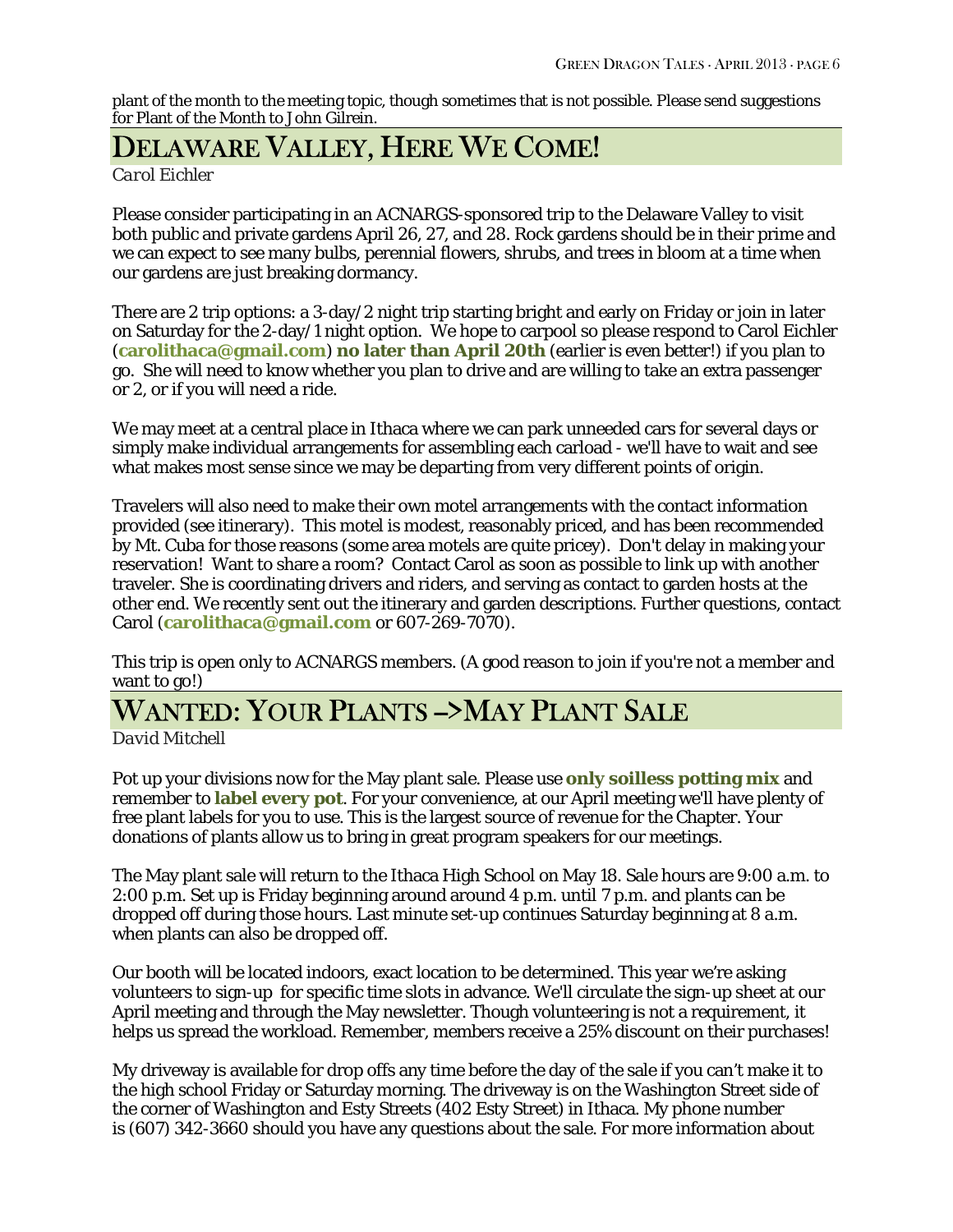this year's plant sale call Tompkins County Cooperative Extension at (607) 272-2292 or visit the **[plant sale website](http://ccetompkins.org/garden/spring-plant-sale)**.

# OPEN GARDEN: BILL PLUMMER

*Bill Plummer*

On Sunday May 19th Bill Plummer will be hosting an "Open Garden" from 10:00 AM to 4:00 PM. If you are coming to the Ithaca Plant Sale on Saturday the 18<sup>th</sup>, feel free to come over that afternoon before you head on home. If you cannot make it either day give him a call at 607-962- 2640 or email him at **[remmulp@stny.rr.com](mailto:remmulp@stny.rr.com)** for a visit. The address is 10 Fox Lane East in Gang Mills (Painted Post).

The garden was started in 1965 on a wooded lot of mature oaks, maples, pines and hickories and has been underplanted with native wildflowers, ferns, shrubs and trees. A shrub border of native plants obscures the deer fence that protects the rest of the garden from deer. Mountain laurel is used extensively as is the great laurel and native azaleas.

The epimedium lining the driveway invite you in. You will be greeted by a paper bark maple and mature rhododendrons. Then you will see the long stone wall separating the lawn from the woods and above the wall the swath of *Trillium grandiflorum*. Another foundation planting bed is filled with hellebores, spring bulbs, perennials and shrubs.

Moss-covered paths wind through both the front and back woods allowing close-ups of many of the wildflowers and ferns. Many of these have either self-seeded or been transplanted to provide accent.

The large flagstone patio off the living room overlooks the back woods. This patio is bordered by low broad-leaved evergreens and a foundation planting of ferns.

In addition to the native plants, the garden contains rock garden plants above the east-facing stone wall, numerous other shade loving plants as well as a number of Asian maples, a small collection of dwarf conifers, and a large collection of rhododendrons, including many dwarf species.

# PROPAGATION WORKSHOP

*Pat Curran*

The Adirondack Chapter is planning a propagation workshop on Saturday June 8. We have arranged to use the mist propagation greenhouse at Cornell's Ken Post Labs in order to root cuttings (mostly shrubs). Participants will be charged a small fee for supplies (perlite and growth hormone) and the greenhouse space. Here is the very tentative schedule: 8:30 am, meet at KPL to moisten the perlite for the propagation trays and discuss the procedure; 9 am, go take cuttings (or you can bring cuttings from home); 10 am, return to KPL headhouse to 'stick' cuttings in propagation trays; 11am, move propagation trays to the mist house and set up the mist schedule.

We want an early start so that the cuttings will not be water-stressed, in case it's a really hot day.

This is very tentative, and I still need to discuss details with CU staff, but if you are interested in participating, please e-mail me, Pat Curran, at **[pc21@cornell.edu](mailto:pc21@cornell.edu)**

Please start thinking about what you want to propagate, and how many cuttings of each you want to take. We have the whole 3x20 ft. bench reserved just in case we need that much space.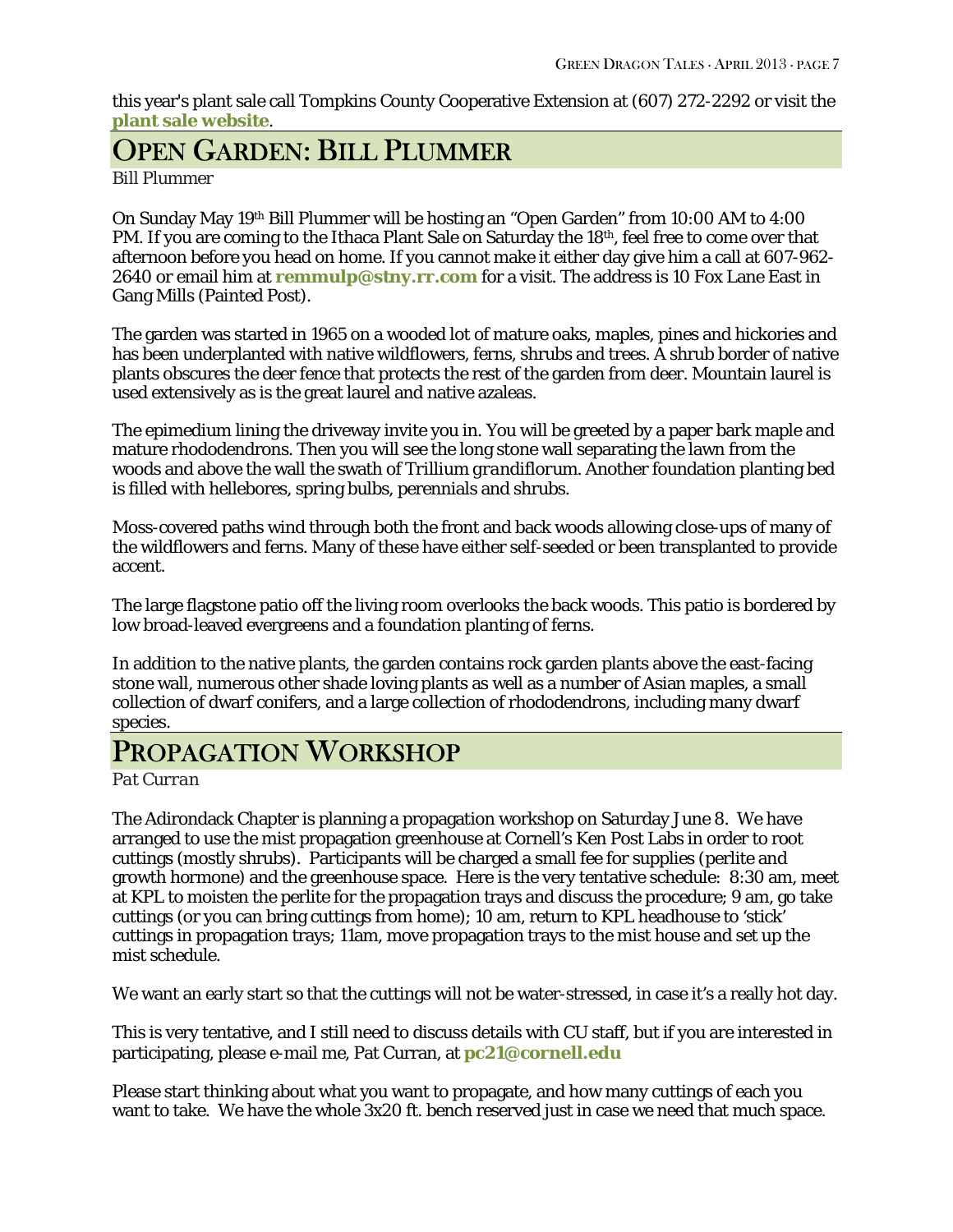Greenhouse staff are concerned about insects and diseases being brought accidentally into the mist house (which cannot be sprayed), so I also need knowledgeable people to examine the cuttings for problems. If you can help with this, please let me know.

# OPEN GARDEN: BILL & MARY

*Bill Stark, Mary Stauble*

The Stark/Stauble garden at 232 Cedar Cove Rd in Lansing will be open for viewing after the Propagation Workshop on Saturday, June 8th. We'll be ready to discuss the construction details of three new tufa gardens. The garden also includes a new tree peony walk, candelabra primroses in a ravine garden, waterfalls, rills, ponds, and ten foot tall limestone ledges. The garden is still under construction - we are currently planting an eighty foot bamboo grove.

## 2013 PROGRAM PLANS

*Mark your calendars! Unless otherwise specified, all ACNARGS events start with a brown bag lunch at noon with the program following at 1 pm, and take place at the Whetzel Room, 404 Plant Science Building, Cornell University, Ithaca, NY (see map on the last page).*

**April 20: [Tom Stuart](http://hardyfernlibrary.com/ferns/)** will speak on "Ferns in the Garden, from *Adiantum* to *Woodsia*". We will also have a seedling swap which is free to members; a charge will apply to non-members. This meeting will be in the Kenneth Post Lab on Tower Rd on the Cornell University campus. As usual, brown bag lunch at noon; program starts at 1pm. Plant of the month: Ferns.

**May 18:** look for us at the **Ithaca Garden Fair and Plant Sale** at the Ithaca High School. Members get a 25% discount! Plan on volunteering for part of your visit.

**August 17:** Members-only plant sale and picnic.

**September 21: [Matt Mattus](http://www.growingwithplants.com/)** on non-hardy bulbs.

**October 19:** [Harvey Wrightman](http://www.wrightmanalpines.com/) on *Clay Crevice Construction: A new technique for new plants* **November 9: [Don Leopold](http://www.timberpress.com/speakers/author?id=61)**

Details as we learn them will be included in future newsletters, our blog, **[acnargs.blogspot.com](http://acnargs.blogspot.com/)**, and our Facebook page, **[http://www.facebook.com/acnargs](http://acnargs.blogspot.com/)**.

## CALENDAR OF GARDEN EVENTS

**APRIL & MAY**

**Citizen Pruner Training**, Mon. April 1, 8, 15, 7-8:30 pm, and Mon. April 22, 5:30-7 pm, at TCCE, see Earthkeeper for details

**NY Botanical Gardens Orchid Show** now thru April 22: **[nybg.org/tos](http://nybg.org/tos)**

**GROS Spring Orchid Show & Sale**, April 6-7, RSMC Eisenhart Auditorium, Rochester, **[details](http://geneseeorchid.org/geneseeorchid/index.php/annual-orchid-show)**. **Spring Into Gardening!** Sat. April 6, 9am-5pm, DeWitt Middle School, Ithaca – one day-event: registration includes choice of 5 workshops, box lunch, soil testing, and children's activities

**GreenTree Garden Supply Open House**, Fri., April 5 and Sat., April 6, check out our soils, meet the soil scientist, and take home a sample at our open house, 606 Elmira Road.

**Creating a Garden Using Basic Principles of Art**, April 13, 7-9pm, St. Paul's Episcopal Church, Franklin

**Gardens 4 Humanity Training,** April-May, dates and locations TBA. For more info, contact Josh Dolan at sapsquatch7@gmail.com

**Getting Started with Vegetable Gardening**, Tues. April 16, 6:30-8:30 pm, Pat Curran, TCCE (this is a repeat of the Feb. 28 class)

**Prairie Restoration**, Hal Gardner, Wed. April 17, 7pm, Finger Lakes Native Plant Society, Unitarian Church Annex, 2nd floor

**Ferns in the Garden from Adiantum to Woodsia**, Sat. April 20, time TBA, Adirondack Chapter of the North American Rock Garden Society, Kenneth Post Lab, Cornell **Earth Day**, Sun. April 21, 12-5pm, Ithaca Farmers' Market

**American Primrose Society 2013 National Primula Show**, May 3-5, Boylston, MA, **[details](http://www.americanprimrosesociety.org/images/stories/PDF/2013%20show%20events.pdf) Compost Fair & 4-H Duck Race**, Sun. April 28, 12-4pm, TCCE

**Designing for Four Seasons of Interest**, May 4, 7-9pm, St. Paul's Episcopal Church, Franklin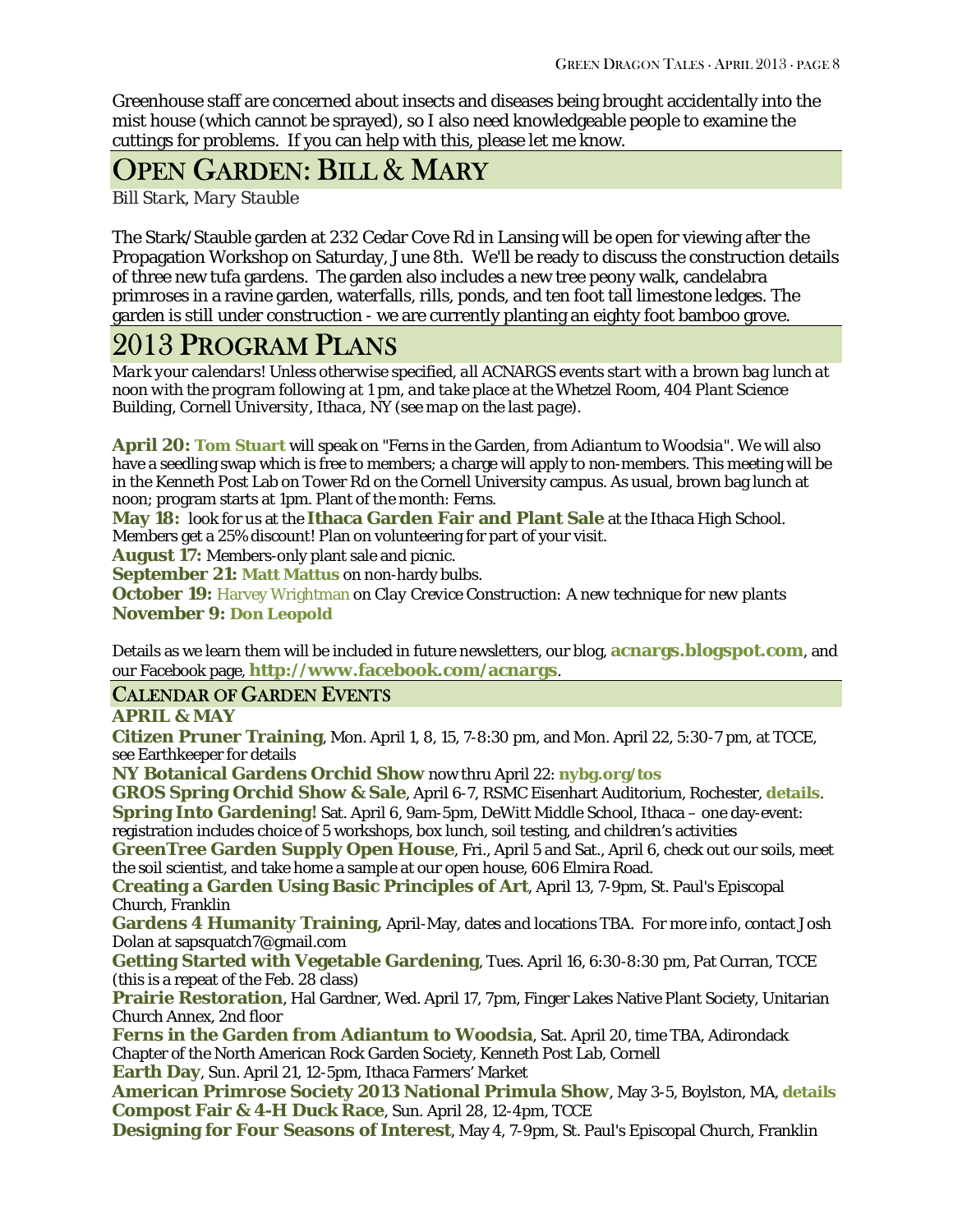*Revisiting the Mire: Floristic Explorations at McLean Bogs***,** Torben Russo & Robert Dirig, Wed. May 15, 7pm, Finger Lakes Native Plant Society, Unitarian Church Annex, 2nd floor **Lilac Festival**, Rochester NY, early to mid May, 2013 dates not available yet **Garden Fair Plant Sale**, Sat. May 18, 9am-2pm – SAVE THE DATE!!! AC-NARGS will have plants for sale, and members get a 25% discount.

#### **JUNE**

**Designing a Garden with Rooms,** June 1, 7-9pm, St. Paul's Episcopal Church, Franklin. **Southern Cayuga Garden Club Garden Tour** (Genoa area), Sun. June 9, 2013, in the afternoon (exact hours TBA)

**Tompkins County Garden Conservancy Open Garden Day**, Sat. June 15, 2013, 10am-4pm (DEBI LAMPMAN'S GARDEN IS ONE OF THOSE FEATURED)

**Unusual Plants for Zone 4/5** June 22, 7-9pm, St. Paul's Episcopal Church, Franklin, NY

### **JULY & BEYOND**

**Gathering of Gardeners,** Sat. Sept. 14, 2013, Rochester (featuring Barry Glick of Sunshine Farm & Gardens, and Karen Bussolini, garden writer and photographer)

### MORE FERN PHOTOS (PLANT OF THE MONTH)





Asplenium scolopendrium Dryopteris affinis 'Crispa Gracilis'



Dryopteris crassirhizoma